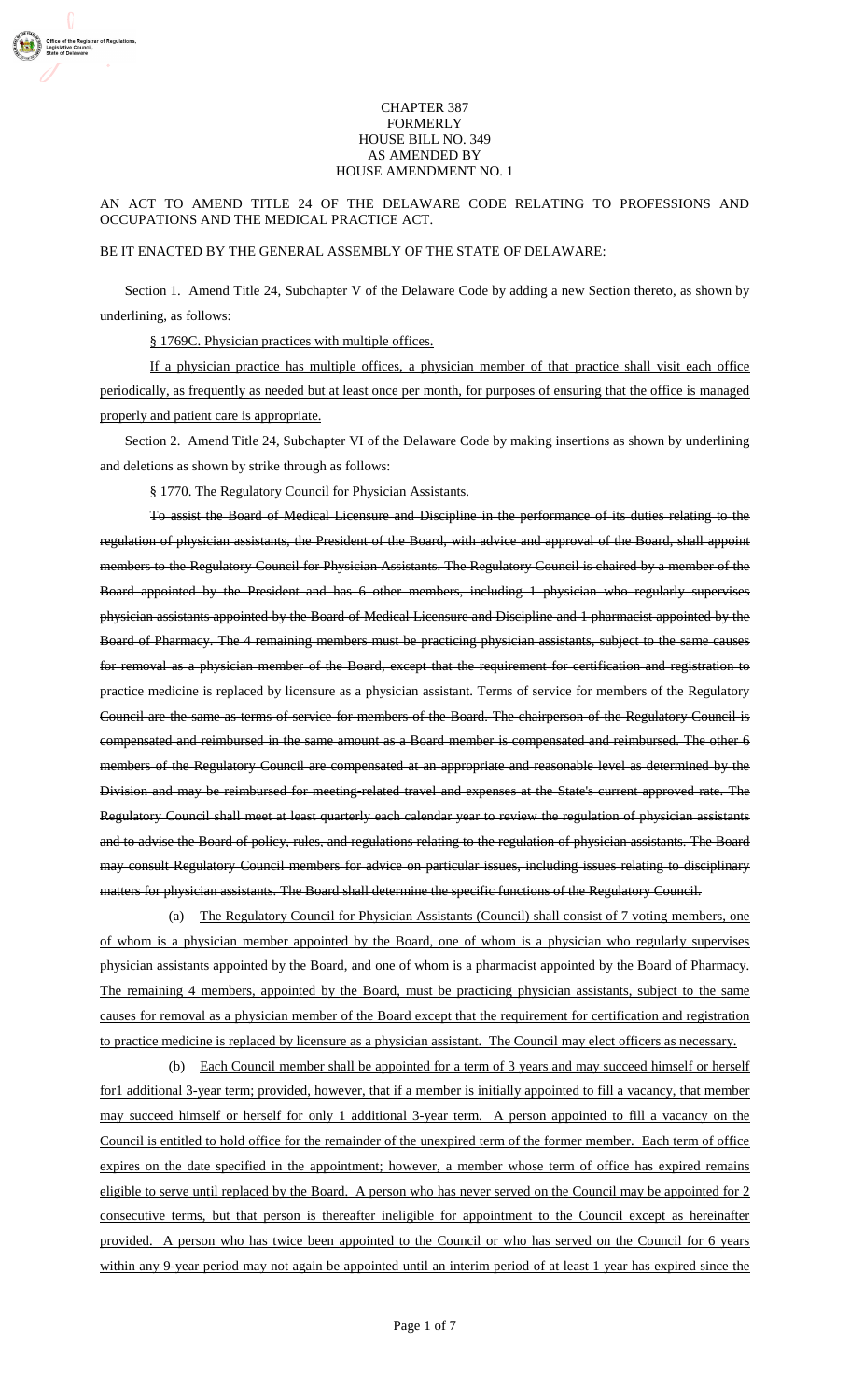person last served. The members of the Council are to be compensated at an appropriate and reasonable level as determined by the Division of Professional Regulation and may be reimbursed for meeting-related travel expenses at the State's approved rate. A member serving on the Council may not be an elected officer or a member of the board of directors of any professional association of physician assistants.

(c) The Council, in accordance with the Administrative Procedures Act, shall promulgate rules and regulations governing the practice of physician assistants, subject to approval of the Board. The Board must approve or disapprove any proposed rule or regulation within 60 days of submission by the Council. If the Board fails to approve or disapprove the proposed rules or regulations within 60 days, the proposed rule or regulation is deemed approved by the Board.

(d) The Council shall meet at least on a quarterly basis and at other such times as license applications are pending. The Council shall evaluate the credentials of all applications for licensure as a physician assistant in this State, in order to determine whether the applicant meets the qualifications for licensure set forth in this Chapter. The Council shall present to the Board the names of individuals qualified for licensing, shall review and consider disciplinary complaints and recommend disciplinary action against licensees as necessary, and shall suggest changes in operations or regulations.

§ 1770A. Physician assistants.

As used in this section:

(1) "Delegated medical acts" means healthcare activities and duties delegated to a physician assistant by a supervising physician.

(2) "Physician assistant" or "PA" means an individual who:

a. Has graduated from a physician assistant or surgeon assistant program which is accredited by the Accreditation Review Commission on Education for the Physician Assistant (ARC-PA) or, prior to 2001, by the Committee on Allied Health Education and Accreditation (CAHEA) of the American Medical Association (AMA), or a successor agency acceptable to and approved by the Board, or has passed the Physician Assistant National Certifying Examination administered by the National Commission on Certification of Physician Assistants prior to 1986;

b. Has a baccalaureate degree or the equivalent education to a baccalaureate degree, as determined by the Council and the Board;

b. c. Has passed a national certifying examination acceptable to the Regulatory Council for Physician Assistants and approved by the Board;

c. d. Is licensed under this chapter to practice as a physician assistant; and

d. e. Has completed any continuing education credits required by rules and regulations developed under this chapter;

(3) "Supervision of physician assistants" means the ability of the supervising physician to provide or exercise control and direction over the services, activities, and duties of a physician assistant and to be available for consultation with the physician assistant during the time of the patient encounter with the physician assistant, if necessary to provide advice on the ongoing care of the patient. The constant physical presence of the supervising physician is not required in the supervision of a physician assistant, provided that the supervising physician is readily accessible by some form of electronic communication. and that the supervising physician can be physically present with the physician assistant within 30 minutes. Depending upon the specific clinical activity of the physician assistant, a shorter response time may be required; and

§ 1771. Physician's duties in supervision of a physician assistant.

(a) A physician who delegates medical acts to a physician assistant is responsible for the physician assistant's medical acts and must provide adequate supervision. Adequate supervision will depend on the nature of the practice setting and the experience of the physician assistant. It is the obligation of each team of physician(s) and physician assistant(s) to ensure that the physician assistant's scope of practice is identified, that delegation of medical tasks is appropriate to the physician assistant's level of competence, that the relationship of, and access to,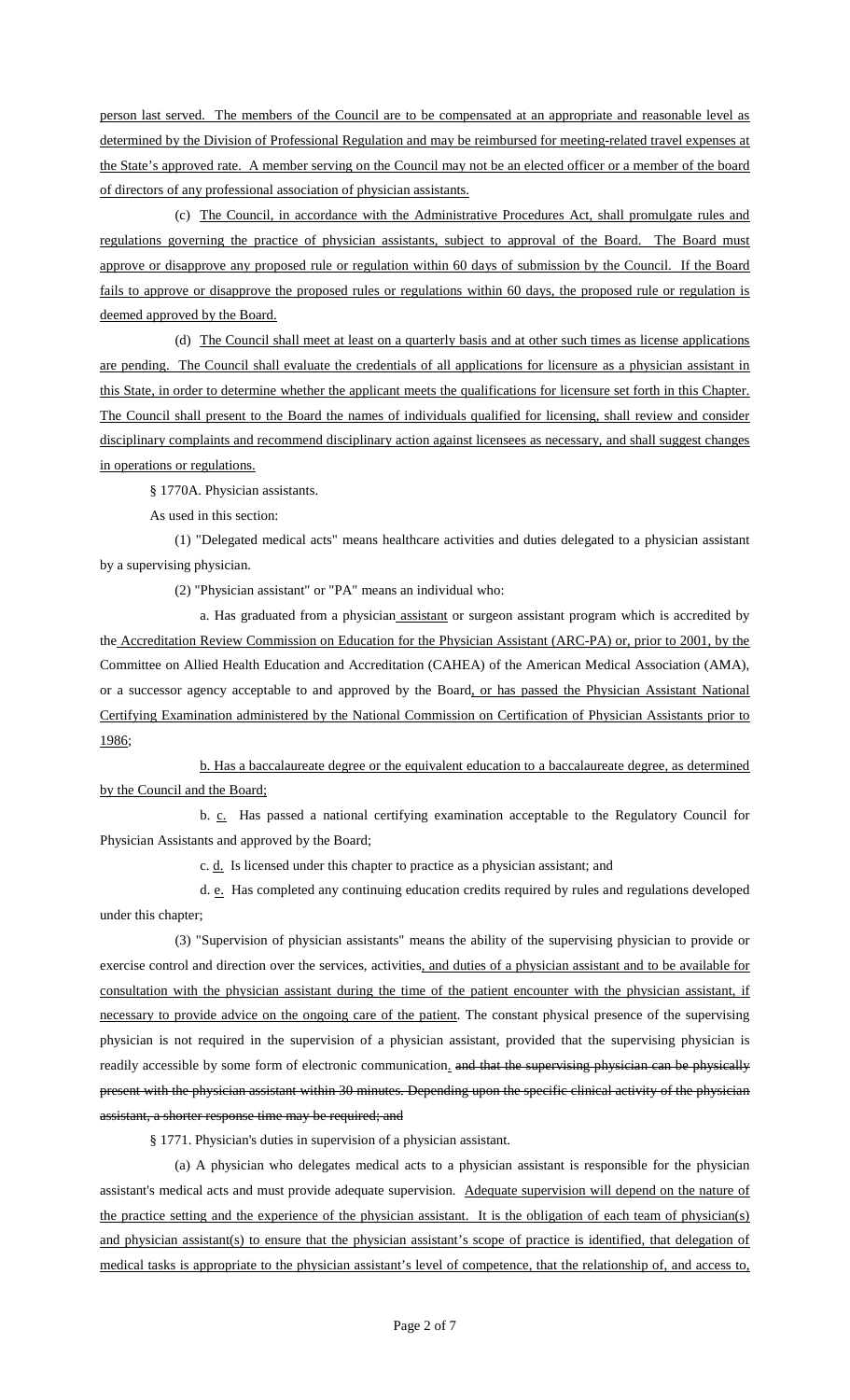the supervising physician is defined, and that a process for evaluation of the physician assistant's performance is established.

(b) Each physician-physician assistant team, hospital, clinic, medical group, or other healthcare facility shall be responsible for creating a written agreement, which shall be kept on file at the primary location where the physician assistant provides care, describing the information required by subsection (a) of this section. The written agreement shall be made available to the Board or the Council upon request.

(c) (b) A supervising physician may not delegate a medical act to a physician assistant who, by statute or professional regulation, is prohibited from performing the act.

(d) (e) A supervising physician may not be involved in patient care in name only.

(e) (d) A supervising physician may not delegate medical acts to a physician assistant that exceed the physician's scope of practice.

(f) (e) A supervising physician may not at any given time supervise more than  $4 \frac{2}{3}$ -physician assistants, unless a regulation of the Board increases or decreases the number.

(g) (f) A physician who supervises a physician assistant in violation of the provisions of this subchapter or of regulations adopted pursuant to this subchapter is subject to disciplinary action by the Board of Medical Licensure and Discipline for permitting the unauthorized practice of medicine.

(g) A supervising physician who has supervising physician's patients followed by a physician assistant shall reevaluate within 6 months every patient receiving controlled substances and within 12 months every patient receiving other prescription medications or therapeutics.

(h) Prescription and nonprescription medications may be initiated by standing orders if these standing orders have been approved by the supervising physician.

(h) (i) Hospitals, clinics, medical groups and other healthcare facilities may employ physician assistants; however, no more than  $4.2$ -physician assistants may at any given time be employed and supervised for each physician practicing in the same facility unless a regulation of the Board increases or decreases the number.

(i) If the supervising physician delegates the authority to a physician assistant to treat patients in a setting where the supervising physician is not routinely present the physician must assure that the means and methods of supervision are adequate to assure appropriate patient care. This may include telecommunication, chart review, or other methods of communication and oversight that are appropriate to the care setting and the education and experience of the physician assistant. The supervision plan must be detailed in the practice agreement and made available to the Board or Council upon request. Failure to have a supervision plan or failure to provide quality patient care due to lack of adequate supervision constitutes grounds for discipline.

§ 1772. Prohibited acts by a physician assistant.

(a) A physician assistant may not maintain or manage an office separate and apart from the office of the physician assistant's supervising physician.

(b) A physician assistant may not engage in diagnosis, prescribe or dispense legend drugs or therapeutics, or practice medicine or surgery or perform refractions in any setting independent of the supervision of a physician who is certified to practice medicine.

(c) A physician assistant may not assign a delegated medical act to another individual without the supervising physician's authorization.

(d) A physician assistant may not independently bill a patient for services rendered at the request of the supervising physician.

(e) Nothing in this chapter may be construed to authorize a physician assistant to practice independent of a supervising physician.

(f) Except as otherwise provided in this chapter or in a medical emergency, a physician assistant may not perform any medical act which has not been delegated by a supervising physician.

(g) A physician assistant may not practice as a member of any other health profession regulated under this code unless the physician assistant is certified, licensed, registered, or otherwise authorized to practice the other profession.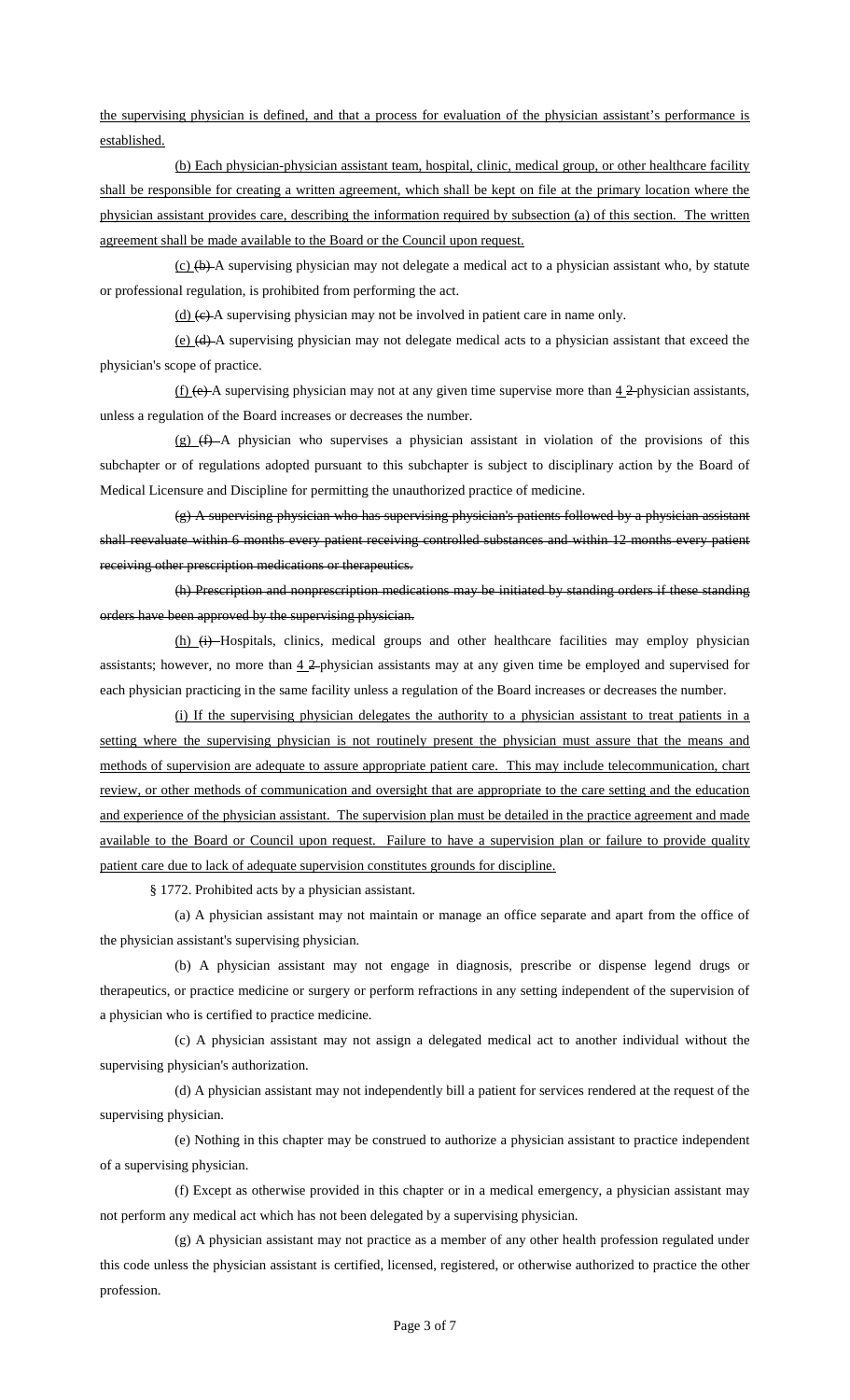#### § 1773. Regulation of physician assistants.

(a) The Board, in conjunction with the Regulatory Council for Physician Assistants established under § 1770 of this title, shall adopt regulations regarding activities which may be undertaken by physician assistants, and shall license all physician assistants with the Board.

(b) The Board, in conjunction with the Regulatory Council for Physician Assistants, shall adopt rules and regulations which address the following define the scope of practice of physician assistants including:

(1) The licensing of physician assistants to allow:

a. The performance of delegated medical acts within the education, training, and experience of physician assistants; and

b. The performance of services customary to the practice of the supervising physician;

(2) Delegated medical acts provided by physician assistants to include, but not be limited to:

a. The performance of complete patient histories and physical examinations;

b. The recording of patient progress notes in an outpatient setting;

c. The relaying, transcribing, or executing of specific diagnostic or therapeutic orders, so long as all such notes, orders, and other writings are reviewed and countersigned by the supervising physician within 72 hours, barring extraordinary events or circumstances;

d. Delegated mMedical acts of diagnosis and prescription of therapeutic drugs and treatments which have been delegated by the supervising physicianwithin the scope of physician assistant practice, as defined in the regulations promulgated by the Regulatory Council for Physician Assistants and approved by the Board of Medical Licensure and Discipline; and

e. Prescriptive authority for therapeutic drugs and treatments within the scope of physician assistant practice, as delegated by the supervising physiciandefined in the regulations promulgated by the Regulatory Council for Physician Assistants and approved by the Board of Medical Licensure and Discipline. The physician assistant's prescriptive authority and authority to practice as a physician assistant make medical diagnoses and treatment decisions, if any, are subject to biennial renewal upon application to the Physician Assistant Regulatory Council.

 $(b)(e)(1)$  The Board, in conjunction with the Regulatory Council for Physician Assistants, shall suspend, revoke, or restrict the license of a physician assistant or take disciplinary action or other action against a physician assistant for engaging in unprofessional conduct as defined in § 1731(b) of this title; or for the inability to render delegated medical acts with reasonable skill or safety to patients because of the physician assistant's physical, mental, or emotional illness or incompetence, including but not limited to: deterioration through the aging process, or loss of motor skills, or excessive use of drugs, including alcohol; or for representing himself or herself as a physician, or for knowingly allowing himself or herself to be represented as a physician; for failing to report in writing to the Board within 30 days of becoming aware of any physician, physician assistant, or healthcare provider who the licensee reasonably believes has engaged in unprofessional conduct as defined in § 1731(b) of this title or is unable to act with reasonable skill or safety to patients because of the physician's, physician assistant's, or other healthcare provider's physical, mental, or emotional illness or incompetence, including but not limited to deterioration through the aging process, or loss of motor skills, or excessive use of drugs, including alcohol for failing to report child abuse and neglect as required by § 903 of Title 16. The license of any physician assistant who is convicted of a felony sexual offense shall be revoked. Disciplinary action or other action undertaken against a physician assistant must be in accordance with the procedures, including appeal procedures, applicable to disciplinary actions against physicians pursuant to subchapter IV of this chapter, except that a hearing panel for a complaint against a physician assistant consists of 3 unbiased members of the Regulatory Council, the 3 members being 2 physician assistant members and 1 physician or pharmacist member if practicable.

A person reporting or testifying in any proceeding as a result of making a report pursuant to this section is immune from claim, suit, liability, damages, or any other recourse, civil or criminal, so long as the person acted in good faith and without gross or wanton negligence; good faith being presumed until proven otherwise, and gross or wanton negligence required to be shown by the complainant.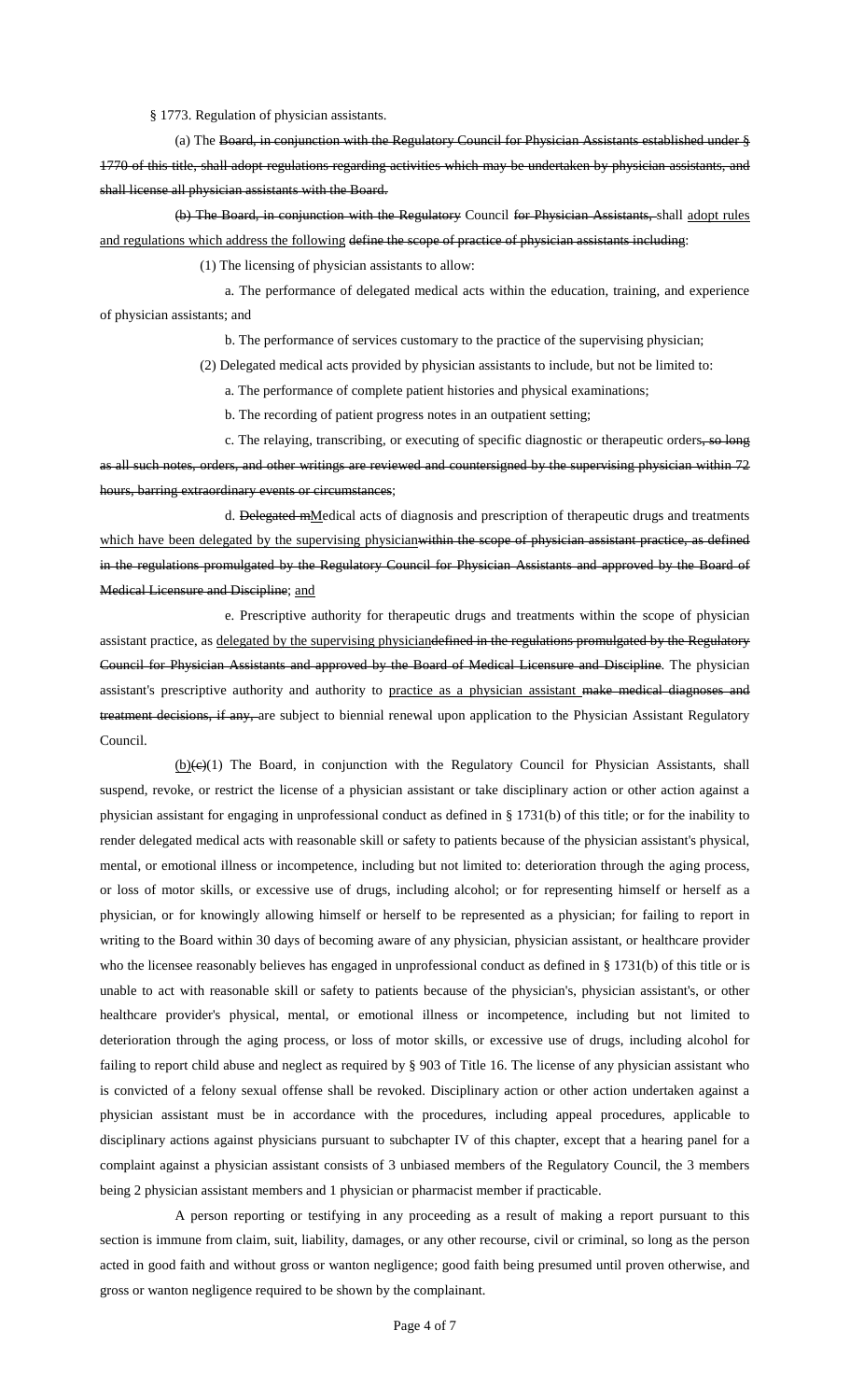(2)a. If the Board or the Regulatory Council for Physician Assistants receives a formal or informal complaint concerning the activity of a physician assistant and the Regulatory Council members reasonably believe that the activity presents a clear and immediate danger to the public health, the Regulatory Council, with the approval of the Board, may issue an order temporarily suspending the physician assistant's license to practice pending a hearing. An order temporarily suspending a license to practice may not be issued by the Council, with the approval of the Board, unless the physician assistant or the physician assistant's attorney received at least 24 hours' written or oral notice prior to the temporary suspension so that the physician assistant or the physician assistant's attorney can be heard in opposition to the proposed suspension, and unless at least 4 members of the Council and 7 members of the Board vote in favor of the temporary suspension. An order of temporary suspension pending a hearing may remain in effect for no longer than 60 days from the date of the issuance of the order unless the temporarily suspended physician assistant requests a continuance of the hearing date. If the physician assistant requests a continuance, the order of temporary suspension remains in effect until the hearing panel convenes and a decision is rendered.

b. A physician assistant whose license to practice has been temporarily suspended pursuant to this section must be notified of the temporary suspension immediately and in writing. Notification consists of a copy of the complaint and the order of temporary suspension pending a hearing personally served upon the physician assistant or sent by certified mail, return receipt requested, to the physician assistant's last known address.

c. A physician assistant whose license to practice has been temporarily suspended pursuant to this section may request an expedited hearing. The Council shall schedule the hearing on an expedited basis, provided that the Council receives the request within 5 calendar days from the date on which the physician assistant received notification of the decision of the Council, with the approval of the Board, to temporarily suspend the physician assistant's license to practice.

d. As soon as possible after the issuance of an order temporarily suspending a physician assistant's license to practice pending a hearing, the Executive Director shall appoint a 3-member hearing panel. After notice to the physician assistant pursuant to subsection (b) of this section, the hearing panel shall convene within 60 days of the date of the issuance of the order of temporary suspension to consider the evidence regarding the matters alleged in the complaint. If the physician assistant requests in a timely manner an expedited hearing, the hearing panel shall convene within 15 days of the receipt of the request by the Council. The 3-member panel shall proceed to a hearing in accordance with the procedures set forth in § 1734 of this title and shall render a decision within 30 days of the hearing.

e. In addition to making findings of fact, the hearing panel shall also determine whether the facts found by it constitute a clear and immediate danger to public health. If the hearing panel determines that the facts found constitute a clear and immediate danger to public health, the order of temporary suspension must remain in effect until the Board, pursuant to § 1734(g) of this title, deliberates and reaches conclusions of law based upon the findings of fact made by the hearing panel. An order of temporary suspension may not remain in effect for longer than 60 days from the date of the decision rendered by the hearing panel unless the suspended physician assistant requests an extension of the order pending a final decision of the Board. Upon the final decision of the Board, an order of temporary suspension is vacated as a matter of law and is replaced by the disciplinary action, if any, ordered by the Board.

## § 1773A. Participation in disaster or emergency care.

(a) A physician assistant licensed in this State or licensed or authorized to practice in any other U.S. jurisdiction or credentialed as a physician assistant by a federal employer who is responding to a need for medical care created by an emergency or a state or local disaster (excluding an emergency which occurs in that person's place of employment or practice) may render such care that he or she is able to provide without supervision pursuant to Section 1770A of this title or with such supervision as is available.

(b) Any physician who supervises a physician assistant providing medical care in response to such an emergency or state or local disaster shall not be required to meet the requirements set forth in this Subchapter for a supervising physician.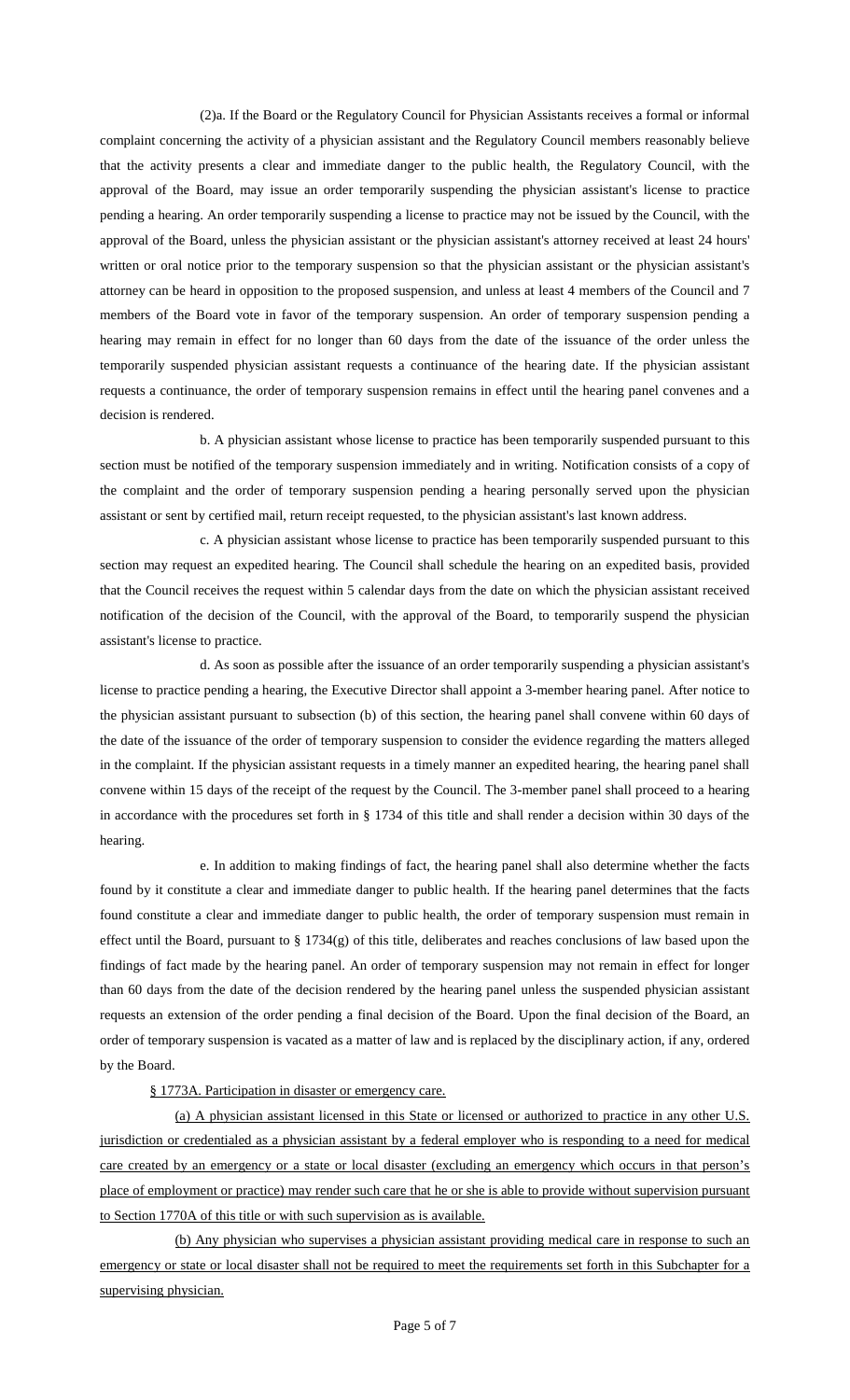(c) A person licensed as a physician assistant under this chapter who, in good faith and without gross or wanton negligence, renders emergency care at the scene of an emergency, excluding an emergency which occurs in that person's place of employment or practice, shall not be liable for civil damages as a result of any acts or omissions in rendering the emergency care.

§ 1774. Temporary licensing of physician assistants.

(a) Notwithstanding any provision of this subchapter to the contrary, the Executive Director, with the approval of a physician member of the Board, may grant a temporary license to an individual who has graduated from a physician or surgeon assistant program which has been accredited by the Accreditation Review Commission on Education for the Physician Assistant (ARC-PA) or, prior to 2001, by the Committee on Allied Health Education and Accreditation (CAHEA) of the American Medical Association (AMA) or a successor agency and who otherwise meets the qualifications for licensure but who has not yet taken a national certifying examination, provided that the individual is registered to take and takes the next scheduled national certifying examination. A temporary license granted pursuant to this subsection is valid until the results of the examination are available from the certifying agency. If the individual fails to pass the national certifying examination, the temporary license granted pursuant to this subsection must be immediately rescinded until the individual successfully qualifies for licensure pursuant to this subchapter.

(b) An individual who is temporarily licensed pursuant to this section may not have a prescriptive practice and may not perform delegated medical acts except in the physical presence of the individual's supervising physician.

§ 1774A. Fees set by Board.

The Division of Professional Regulation shall establish fees for licensing physician assistants, for renewing licenses on a biennial basis, and for other regulatory purposes. The fees must approximate the costs reasonably necessary to defray the actual expenses of the Board and the regulatory council, as well as the proportional expenses incurred by the Division in administering the issuance and renewal of licenses, and other regulation of physician assistants.

§ 1774B. Prohibited acts; penalties; enforcement.

(a) A person may not practice as a physician assistant in this State or represent that the person is a physician assistant or knowingly allow himself or herself to be represented as a physician assistant unless the person is licensed under this subchapter, except as otherwise provided in this chapter.

(b) A person who, contrary to the provisions of this subchapter, practices or attempts to practice as a physician assistant within the State or represents that the person is a physician assistant or knowingly allows himself or herself to be represented as a physician assistant shall be fined not less than \$500 nor more than \$2,000 or imprisoned not more than 1 year, or both.

(c) The Attorney General of this State or a deputy attorney general shall enforce the provisions of this subchapter.

§ 1774C. Procedure or action not prescribed.

This subchapter governs the practice of physician assistants. If a procedure or action is not specifically prescribed in this subchapter, but is prescribed in the subchapters relating to the practice of medicine, and the procedure or action would be useful or necessary for the regulation of physician assistants, the Board or Council may, in its discretion, proceed in a manner prescribed for physicians in the practice of medicine.

§ 1774D. Inactive license; return to clinical practice.

(a) Any physician assistant who notifies the Board in writing on forms prescribed by the Board may elect to place his or her license on inactive status. A physician assistant whose license is inactive shall be excused from payment of renewal fees and shall not practice as a physician assistant. Any licensee who engages in practice while his or her license is inactive shall be considered to be practicing without a license, which shall be grounds for discipline under Section 1774B of this title. A physician assistant whose license has been inactive for 3 years or less may reactivate the license by paying the renewal fee pursuant to Section 1774A and meeting the requirements for ordinary license renewal as determined by the Board.